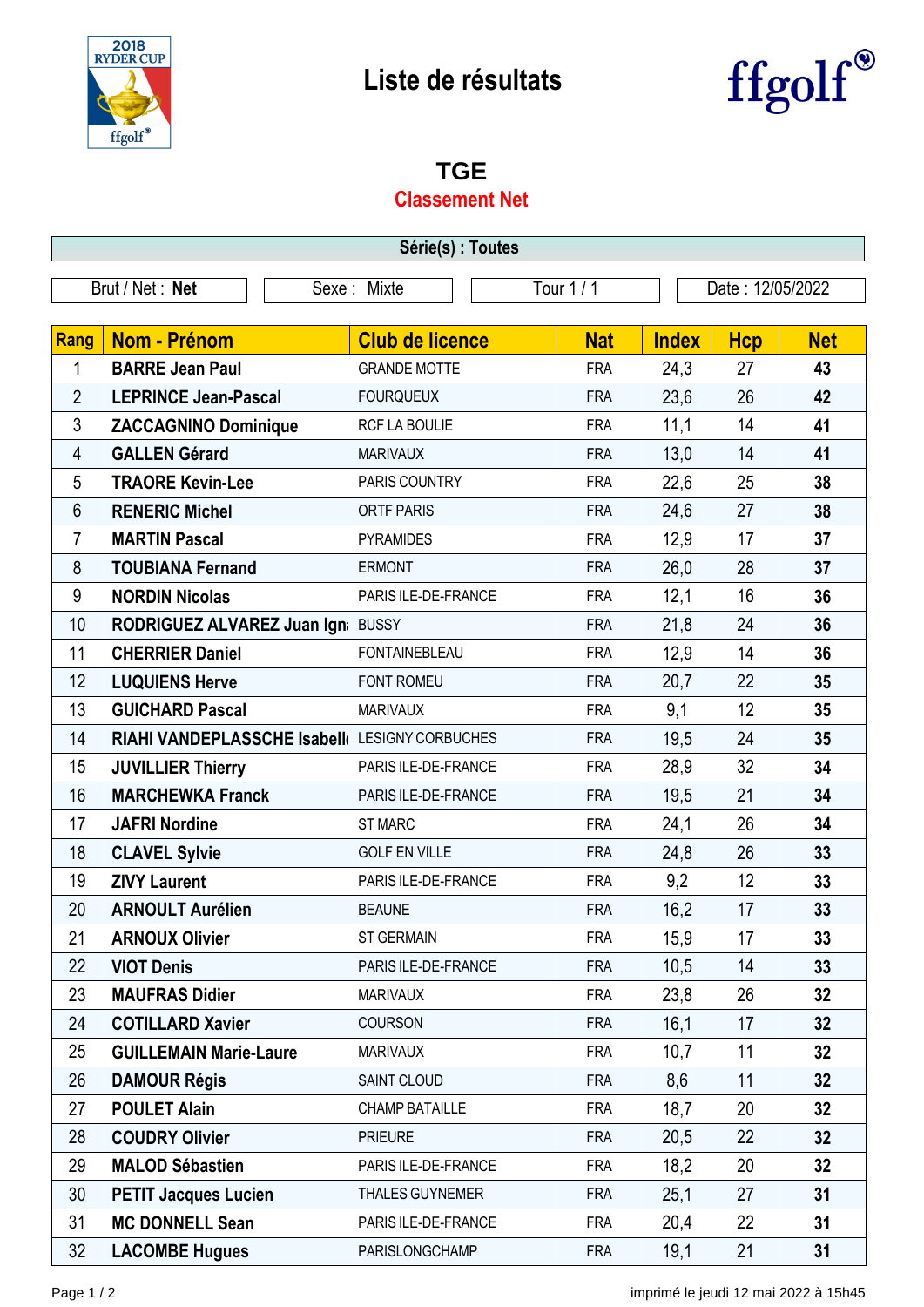| Rang | <b>Nom - Prénom</b>               | <b>Club de licence</b> | <b>Nat</b> | <b>Index</b> | <b>Hcp</b> | <b>Net</b> |
|------|-----------------------------------|------------------------|------------|--------------|------------|------------|
| 33   | <b>MORIOT Pierre</b>              | <b>BELLEFONTAINE</b>   | <b>FRA</b> | 19,9         | 22         | 30         |
| 34   | <b>COOLEN Alain</b>               | ROBERT HERSANT         | <b>FRA</b> | 16,2         | 17         | 30         |
| 35   | <b>VANACKER Jérome</b>            | PARIS COUNTRY          | <b>FRA</b> | 25,0         | 27         | 30         |
| 36   | <b>BLANCHARD Jacques</b>          | <b>AVRAY</b>           | <b>FRA</b> | 27,8         | 30         | 30         |
| 37   | <b>RASMUSEN Eric</b>              | <b>PUTEAUX</b>         | <b>FRA</b> | 16,7         | 18         | 29         |
| 38   | <b>HOUSSIN Olivier</b>            | PARIS ILE-DE-FRANCE    | <b>FRA</b> | 18,9         | 20         | 29         |
| 39   | <b>DE L'EPINE Fabrice</b>         | <b>NIVELLE</b>         | <b>FRA</b> | 13,2         | 17         | 29         |
| 40   | <b>CAZIN Emmanuel</b>             | <b>BEYNES</b>          | <b>FRA</b> | 21,1         | 23         | 29         |
| 41   | <b>DURAND Frank</b>               | <b>JUMIEGES</b>        | <b>FRA</b> | 21,8         | 24         | 28         |
| 42   | <b>HEROS Guillaume</b>            | MEAUX BOUTIGNY         | <b>FRA</b> | 16,6         | 18         | 28         |
| 43   | <b>CRISTOFARI François</b>        | RCF LA BOULIE          | <b>FRA</b> | 30,1         | 33         | 28         |
| 44   | <b>BOUMAZA Souhail</b>            | <b>DIEPPE</b>          | <b>FRA</b> | 21,4         | 23         | 28         |
| 45   | <b>BARTHELEMY Laurent</b>         | AIR FRANCE ROIS        | <b>FRA</b> | 26,2         | 29         | 28         |
| 46   | <b>LUCARD Frederic</b>            | PARIS ILE-DE-FRANCE    | <b>FRA</b> | 14,8         | 16         | 26         |
| 47   | <b>BAYOL Gerard</b>               | <b>HOSSEGOR</b>        | <b>FRA</b> | 17,3         | 19         | 26         |
| 48   | <b>FILDIER Régis</b>              | <b>BELLE ILE</b>       | <b>FRA</b> | 24,3         | 27         | 26         |
| 49   | <b>NINARD Bertrand</b>            | <b>ST MARC</b>         | <b>FRA</b> | 16,3         | 17         | 25         |
| 50   | <b>GENDILLOU Philippe</b>         | <b>MASSY</b>           | <b>FRA</b> | 16,9         | 18         | 25         |
| 51   | <b>BONCORPS Jean Claude</b>       | <b>ARCACHON</b>        | <b>FRA</b> | 27,4         | 30         | 25         |
| 52   | <b>TRATE Frédéric</b>             | <b>ALBI</b>            | <b>FRA</b> | 8,4          | 11         | 24         |
| 53   | <b>WATINE Violette</b>            | <b>REIMS</b>           | <b>FRA</b> | 18,2         | 22         | 24         |
| 54   | <b>LAISNE Olivier</b>             | RCF LA BOULIE          | <b>FRA</b> | 19,7         | 21         | 23         |
| 55   | <b>BIMONT-CAPOCCI Pierre Yves</b> | PARIS ILE-DE-FRANCE    | <b>FRA</b> | 8,6          | 9          | 22         |
| 56   | <b>JACQUIN Jean-Francois</b>      | <b>FOURQUEUX</b>       | <b>FRA</b> | 21,3         | 23         | 20         |
| 57   | <b>FRANCOIS Philippe</b>          | SAINT CAST             | <b>FRA</b> | 24,1         | 26         | 18         |
| 58   | <b>POURTAUD Daniele</b>           | PARIS ILE-DE-FRANCE    | <b>FRA</b> | 31,5         | 34         | ---        |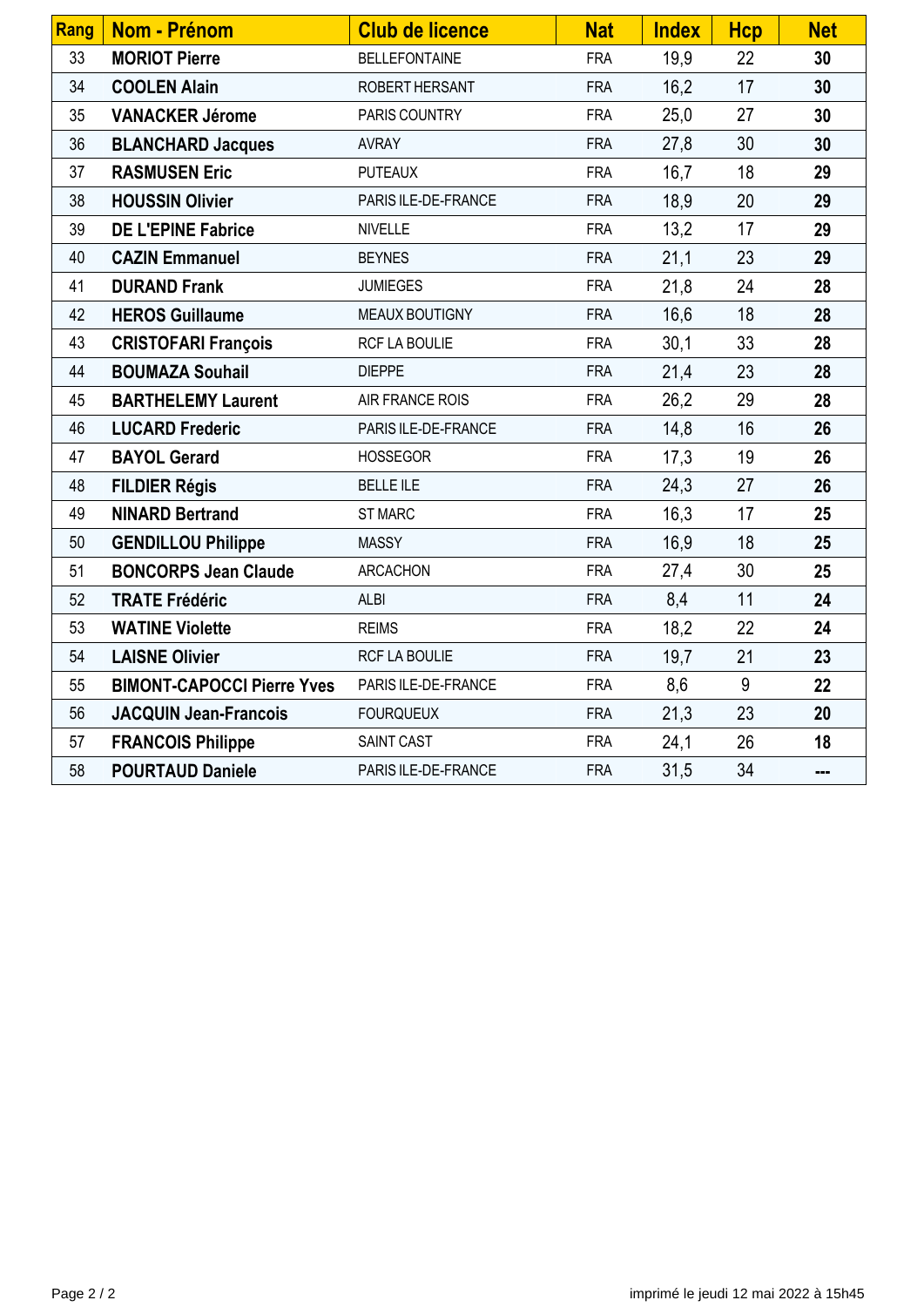

# **Liste de résultats**



### **TGE**

#### **Classement Brut**

| Série(s) : Toutes |                                                |             |                        |          |                  |              |            |             |
|-------------------|------------------------------------------------|-------------|------------------------|----------|------------------|--------------|------------|-------------|
| Brut / Net: Brut  |                                                | Sexe: Mixte |                        | Tour 1/1 | Date: 12/05/2022 |              |            |             |
|                   |                                                |             |                        |          |                  |              |            |             |
| <b>Rang</b>       | <b>Nom - Prénom</b>                            |             | <b>Club de licence</b> |          | <b>Nat</b>       | <b>Index</b> | <b>Hcp</b> | <b>Brut</b> |
| 1                 | <b>ZACCAGNINO Dominique</b>                    |             | RCF LA BOULIE          |          | <b>FRA</b>       | 11,1         | 14         | 27          |
| $\overline{2}$    | <b>GALLEN Gérard</b>                           |             | <b>MARIVAUX</b>        |          | <b>FRA</b>       | 13,0         | 14         | 27          |
| 3                 | <b>GUILLEMAIN Marie-Laure</b>                  |             | <b>MARIVAUX</b>        |          | <b>FRA</b>       | 10,7         | 11         | 23          |
| 4                 | <b>GUICHARD Pascal</b>                         |             | <b>MARIVAUX</b>        |          | <b>FRA</b>       | 9,1          | 12         | 23          |
| 5                 | <b>ZIVY Laurent</b>                            |             | PARIS ILE-DE-FRANCE    |          | <b>FRA</b>       | 9,2          | 12         | 22          |
| $6\phantom{1}$    | <b>CHERRIER Daniel</b>                         |             | <b>FONTAINEBLEAU</b>   |          | <b>FRA</b>       | 12,9         | 14         | 22          |
| 7                 | <b>DAMOUR Régis</b>                            |             | SAINT CLOUD            |          | <b>FRA</b>       | 8,6          | 11         | 21          |
| 8                 | <b>NORDIN Nicolas</b>                          |             | PARIS ILE-DE-FRANCE    |          | <b>FRA</b>       | 12,1         | 16         | 20          |
| 9                 | <b>MARTIN Pascal</b>                           |             | <b>PYRAMIDES</b>       |          | <b>FRA</b>       | 12,9         | 17         | 20          |
| 10                | <b>VIOT Denis</b>                              |             | PARIS ILE-DE-FRANCE    |          | <b>FRA</b>       | 10,5         | 14         | 20          |
| 11                | <b>ARNOULT Aurélien</b>                        |             | <b>BEAUNE</b>          |          | <b>FRA</b>       | 16,2         | 17         | 18          |
| 12                | <b>COTILLARD Xavier</b>                        |             | <b>COURSON</b>         |          | <b>FRA</b>       | 16,1         | 17         | 18          |
| 13                | <b>COOLEN Alain</b>                            |             | ROBERT HERSANT         |          | <b>FRA</b>       | 16,2         | 17         | 18          |
| 14                | <b>LEPRINCE Jean-Pascal</b>                    |             | <b>FOURQUEUX</b>       |          | <b>FRA</b>       | 23,6         | 26         | 18          |
| 15                | <b>ARNOUX Olivier</b>                          |             | <b>ST GERMAIN</b>      |          | <b>FRA</b>       | 15,9         | 17         | 18          |
| 16                | <b>TRAORE Kevin-Lee</b>                        |             | PARIS COUNTRY          |          | <b>FRA</b>       | 22,6         | 25         | 17          |
| 17                | <b>MALOD Sébastien</b>                         |             | PARIS ILE-DE-FRANCE    |          | <b>FRA</b>       | 18,2         | 20         | 17          |
| 18                | <b>MARCHEWKA Franck</b>                        |             | PARIS ILE-DE-FRANCE    |          | <b>FRA</b>       | 19,5         | 21         | 16          |
| 19                | <b>BARRE Jean Paul</b>                         |             | <b>GRANDE MOTTE</b>    |          | <b>FRA</b>       | 24,3         | 27         | 16          |
| 20                | <b>DE L'EPINE Fabrice</b>                      |             | <b>NIVELLE</b>         |          | <b>FRA</b>       | 13,2         | 17         | 15          |
| 21                | RODRIGUEZ ALVAREZ Juan Ign: BUSSY              |             |                        |          | <b>FRA</b>       | 21,8         | 24         | 14          |
| 22                | <b>LUQUIENS Herve</b>                          |             | FONT ROMEU             |          | <b>FRA</b>       | 20,7         | 22         | 14          |
| 23                | <b>HEROS Guillaume</b>                         |             | MEAUX BOUTIGNY         |          | <b>FRA</b>       | 16,6         | 18         | 14          |
| 24                | <b>MC DONNELL Sean</b>                         |             | PARIS ILE-DE-FRANCE    |          | <b>FRA</b>       | 20,4         | 22         | 14          |
| 25                | RIAHI VANDEPLASSCHE Isabell( LESIGNY CORBUCHES |             |                        |          | <b>FRA</b>       | 19,5         | 24         | 14          |
| 26                | <b>RENERIC Michel</b>                          |             | <b>ORTF PARIS</b>      |          | <b>FRA</b>       | 24,6         | 27         | 14          |
| 27                | <b>BIMONT-CAPOCCI Pierre Yves</b>              |             | PARIS ILE-DE-FRANCE    |          | <b>FRA</b>       | 8,6          | 9          | 14          |
| 28                | <b>JAFRI Nordine</b>                           |             | <b>ST MARC</b>         |          | <b>FRA</b>       | 24,1         | 26         | 14          |
| 29                | <b>LUCARD Frederic</b>                         |             | PARIS ILE-DE-FRANCE    |          | <b>FRA</b>       | 14,8         | 16         | 13          |
| 30                | <b>HOUSSIN Olivier</b>                         |             | PARIS ILE-DE-FRANCE    |          | <b>FRA</b>       | 18,9         | 20         | 13          |
| 31                | <b>RASMUSEN Eric</b>                           |             | <b>PUTEAUX</b>         |          | <b>FRA</b>       | 16,7         | 18         | 13          |
| 32                | <b>POULET Alain</b>                            |             | <b>CHAMP BATAILLE</b>  |          | <b>FRA</b>       | 18,7         | 20         | 13          |